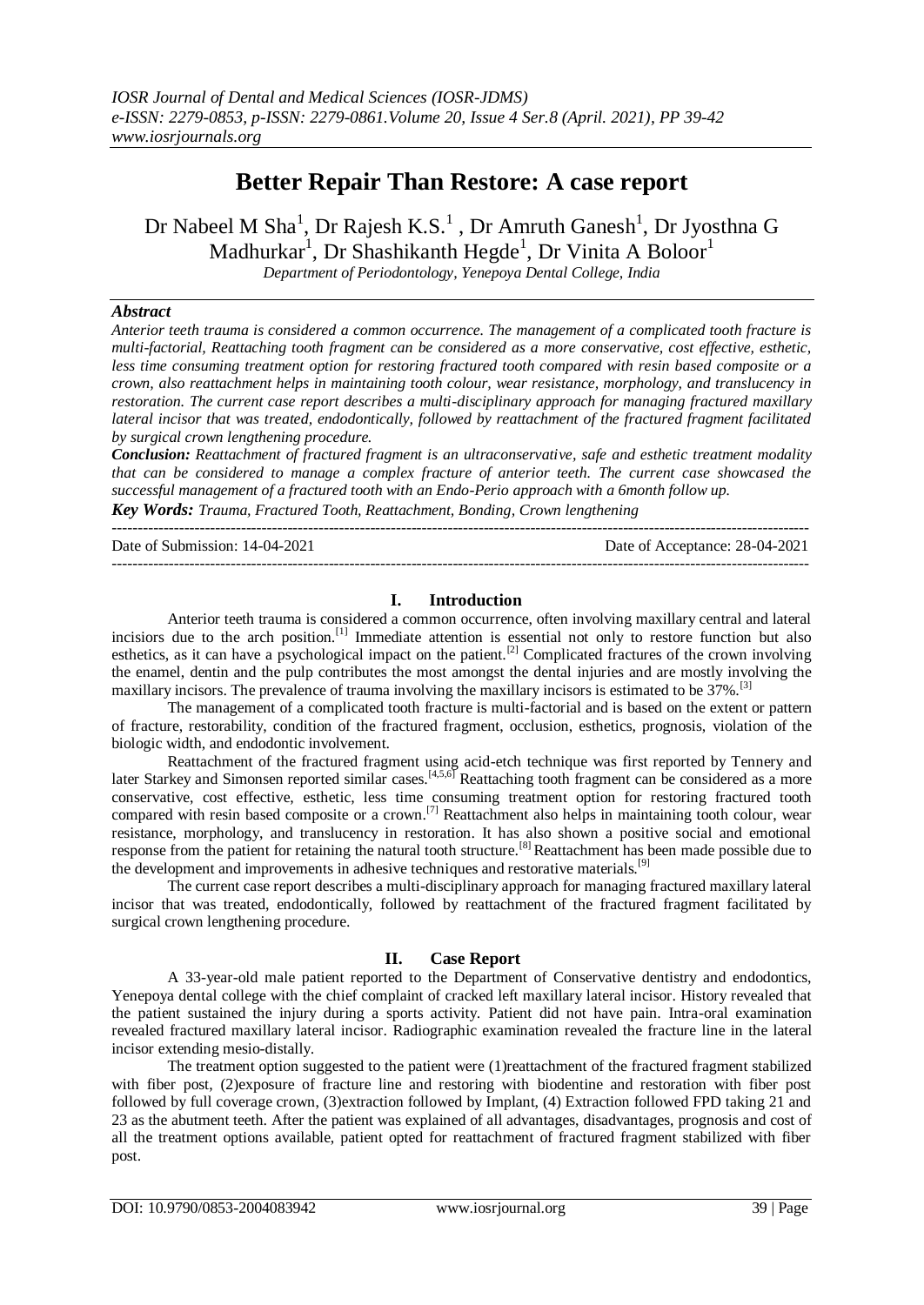The site was anesthetized with 2% Lignocaine hydrochloride with adrenaline (1:80000) and isolated using rubber dam (Hygenic, Coltene Whaledent Inc., USA). Since the fracture involved the pulp, a single sitting root canal treatment followed by surgical crown lengthening procedure was performed as follows:

The #15 blade was used to give incision in the palatal aspect after which a full thickness flap was reflected using a periosteal elevator to expose the fracture line and the crest of the bone. The palatal alveolar crest was recontoured using a round tungsten carbide bur and chisel to gain access of the fracture line. The fractured fragment was subjected to acid etching using 37% orthophosphoric acid (3M ESPE) for 15s , then rinsed thoroughly using water and then blow dried with the three way syringe. Bonding agent (3M ESPE Adper) was applied on the etched surface and cured with visible LED light. The microhybrid composite (FiltekZ250 3M ESPE) was used along the fracture line and cured with visible LED light for 30s.

After the fractured fragment was reattached, the flap was replaced and sutured using 3-0 silk sutures using interrupted suturing technique. Antibiotics (C. Amoxicillin 500mg) and Analgesics (T. Paracetamol 650mg) were prescribed for 5days. Patient was recalled after 1week for suture removal. Healing was found to be satisfactory. After the sutures were removed, core build up along with post placement was done to reinforce the reattached fractured fragment.

6month follow up of the reattached tooth demonstrated a successful outcome of a fractured tooth in the anterior esthetic zone by reattaching the fractured fragment using resin composite reinforced with fiber post.

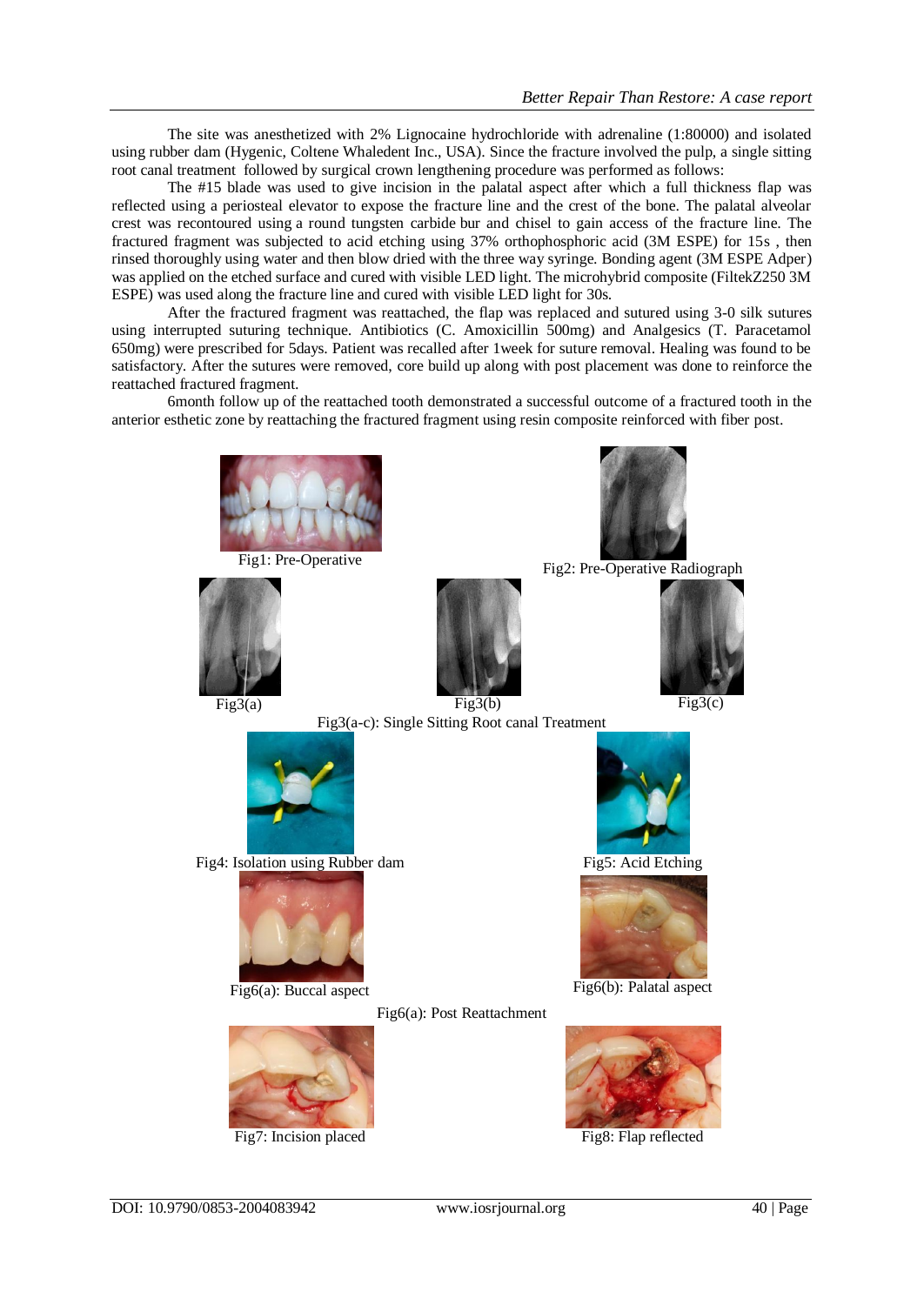

Fig9: Ostectomy performed with chisel



Fig11: Sutures placed



Fig10: After Complete visualization of Fracture



Fig11(a): Buccal view Fig11(b): Palatal View



Fig12: Post space preparation 1 week post operatively Fig13: Post space preparation radiograph









Fig14: Pre-Operative Fig15: 2-weeks post-operative Fig16: 6months post-operative

# **III. Discussion**

Esthetic management of the traumatic injury of the anterior esthetic zone demands proper planning which should be based on sound knowledge of the techniques available and their indications, taking into consideration the risk benefit ratio.

The conventional management techniques utilized for restoring fractured teeth includes partial or full coverage crowns, laminates, veneers, and resin composite restorations, all of which are more time consuming, expensive and are comparatively less conservative than the reattachment technique.<sup>[3]</sup> The number of case reports suggesting that reattachment can be considered as a viable treatment option to manage complex tooth fracture is increasing. The current case report demonstrates the successful reattachment of fractured segment of maxillary lateral incisor with a 6-month follow-up.

The success of the treatment depends on various factors out of which hydration of the fractured segment outside the oral cavity is vital for maintaining the esthetic appearance of the tooth and to ensure adequate bond strength. [10]

The fracture line was extending subgingivally in the palatal aspect violating the biologic width, which was managed with surgical crown lengthening performed by raising a full thickness flap in the palatal aspect exposing the alveolar crest which was recontoured using a round tungsten carbide bur and a chisel until the fracture line was clearly visible. The post operative healing remained uneventful.

The advantages and disadvantages of the reattachment technique are to be considered for arriving at the choice of treatment of fractured tooth.<sup>[2]</sup>

Advantages are:

- 1. Rapid and conservative approach
- 2. Better esthetics
- 3. Rate of wear will be similar to adjacent teeth.
- 4. Positive emotional and social response from patient